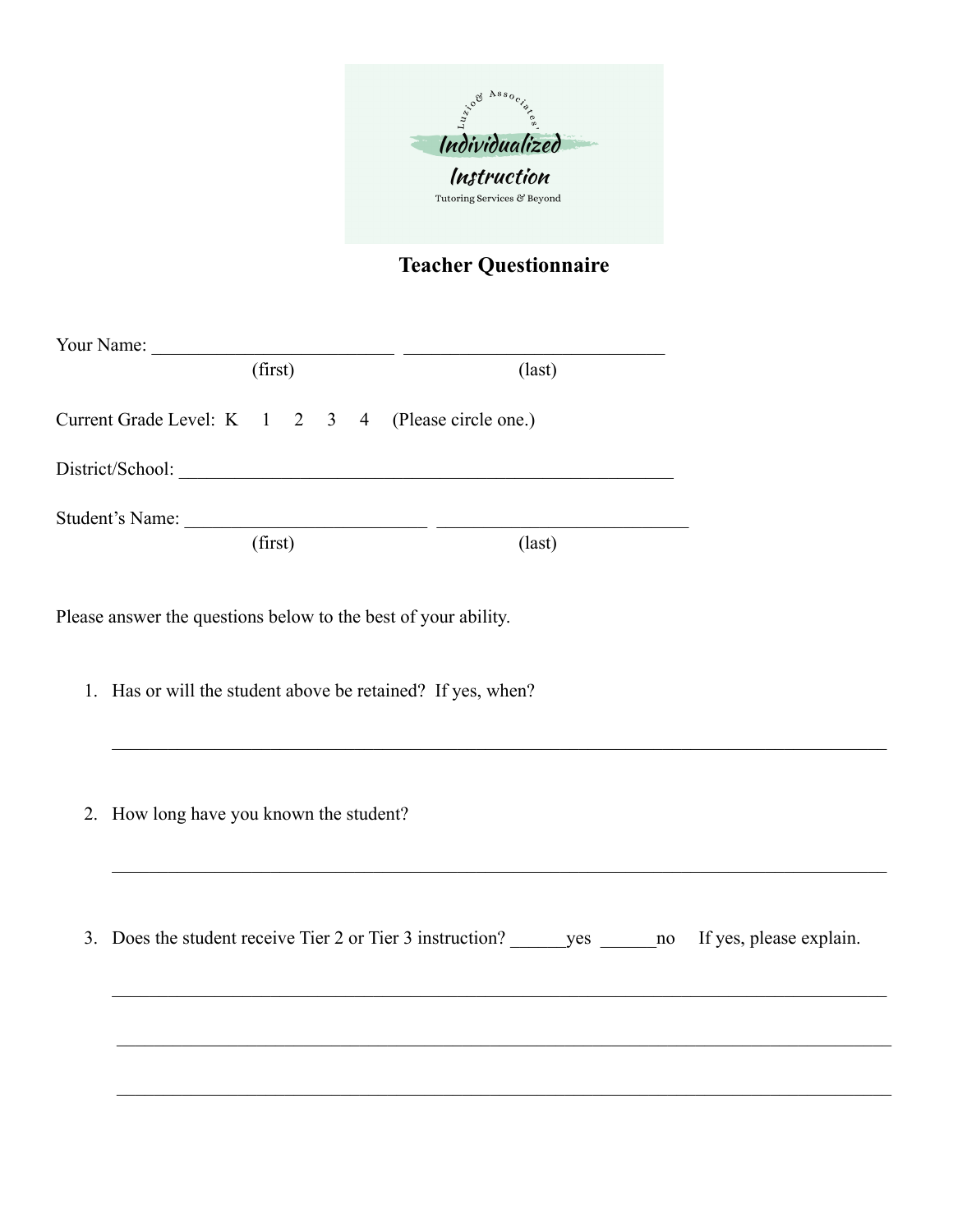| 4. | Does the student have behavioral challenges? ________ yes ________ no If yes, please explain.                     |
|----|-------------------------------------------------------------------------------------------------------------------|
|    | ,我们也不能在这里的人,我们也不能在这里的人,我们也不能在这里的人,我们也不能在这里的人,我们也不能在这里的人,我们也不能在这里的人,我们也不能在这里的人,我们也                                 |
|    |                                                                                                                   |
|    | 5. What are the student's strengths?                                                                              |
|    |                                                                                                                   |
|    | 6. In what areas does the student struggle?                                                                       |
|    |                                                                                                                   |
|    |                                                                                                                   |
|    | 7. How does the student best learn?                                                                               |
|    |                                                                                                                   |
|    | 8. What areas of focus do you believe are the most beneficial for the student to learn in order to be successful? |
|    |                                                                                                                   |